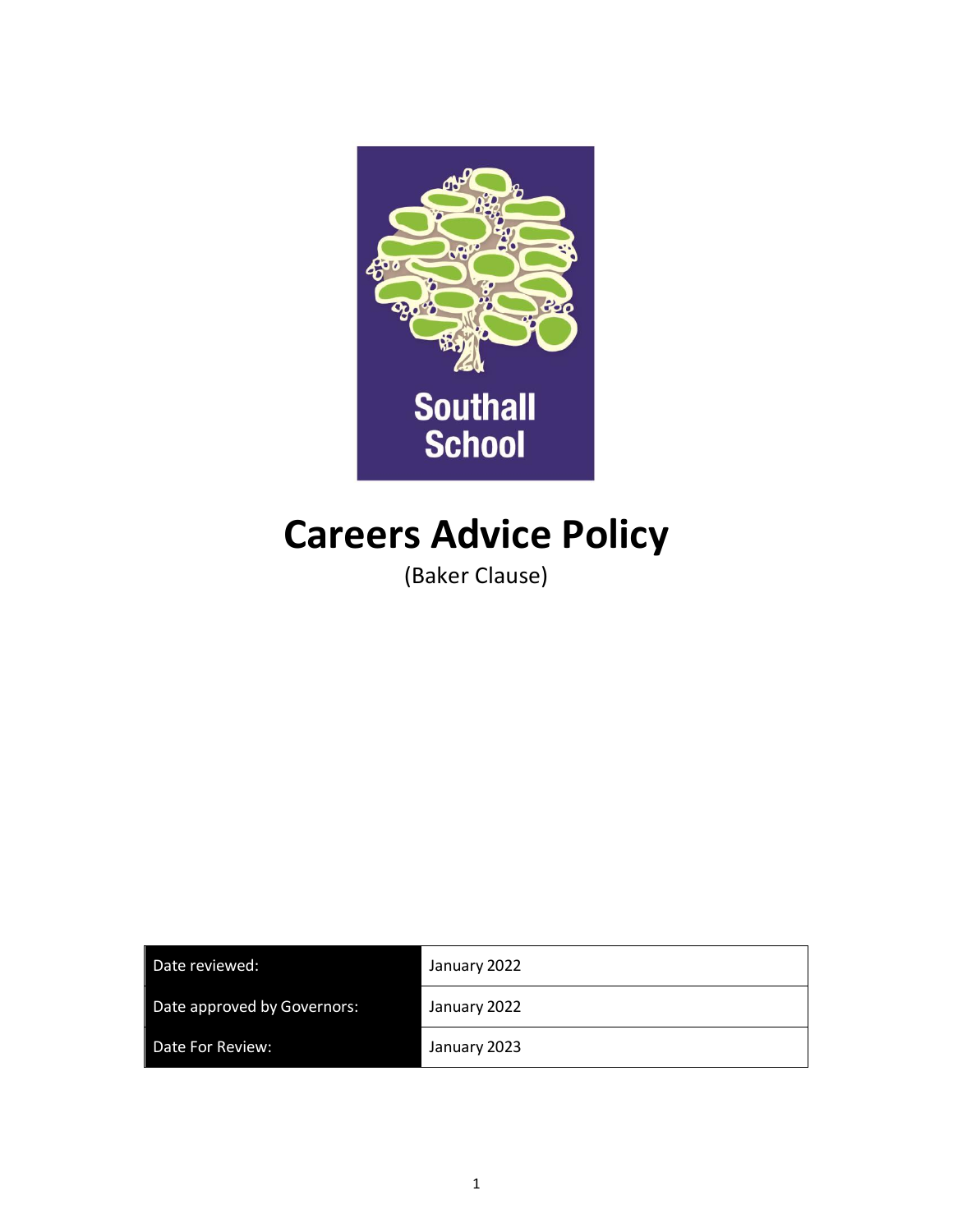### **1. Introduction**

1.1 As part of Southall School's commitment to informing our pupils of the full range of learning and training routes on offer to them, Southall is happy to consider requests from training providers, Vocational education and apprenticeship providers to speak to students and will also approach these partners ourselves when planning organising key Careers events throughout the school year.

### **2. Pupil entitlement**

- To find out about technical education qualifications and apprenticeship opportunities, as part of a careers programme which provides information on the full range of education and training options;
- To hear from a range of local providers about the opportunities they offer, including technical education and apprenticeships – through option events, assemblies, group discussions and taster events;
- To understand how to make applications for the full range of academic and technical courses.

## **3. Management of provider access requests**

**3.1 Procedure -** A provider wishing to request access should contact Adam Spellman or Emma Simkins, Careers Leader. Telephone 01952 387600 [adam.spellman1@taw.org.uk,](mailto:adam.spellman1@taw.org.uk) [emma.simkins@southallschool.com](mailto:emma.simkins@southallschool.com)

#### **4. Opportunities for access**

Over the course of an academic year, we seek the most meaningful and regular opportunities to give careers input at a level appropriate to pupils' age and learning stage. An example of this is set out below:

| Year              | Autumn 2021                | Spring 2022                | Summer 2022                |
|-------------------|----------------------------|----------------------------|----------------------------|
| Group             |                            |                            |                            |
| Year <sub>7</sub> | Weekly careers lessons,    | Weekly careers lessons,    | Weekly careers lessons,    |
| & 8               | Assemblies with visiting   | Assemblies with visiting   | Assemblies with visiting   |
|                   | speakers any providers     | speakers any providers are | speakers any providers are |
|                   | are welcome to contact     | welcome to contact us to   | welcome to contact us to   |
|                   | us to see if we can        | see if we can              | see if we can              |
|                   | accommodate an             | accommodate an assembly    | accommodate an assembly    |
|                   | assembly for you           | for you                    | for you                    |
|                   | Any on school site or off  | Any on school site or off  | Any on school site or off  |
|                   | site visits or workshops   | site visits or workshops   | site visits or workshops   |
|                   | from employers,            | from employers, providers, | from employers, providers, |
|                   | providers, colleges,       | colleges, Universities can | colleges, Universities can |
|                   | Universities can be        | be looked at to consider   | be looked at to consider   |
|                   | looked at to consider      | fitting into our timetable | fitting into our timetable |
|                   | fitting into our timetable | or during lunchtime drop   | or during lunchtime drop   |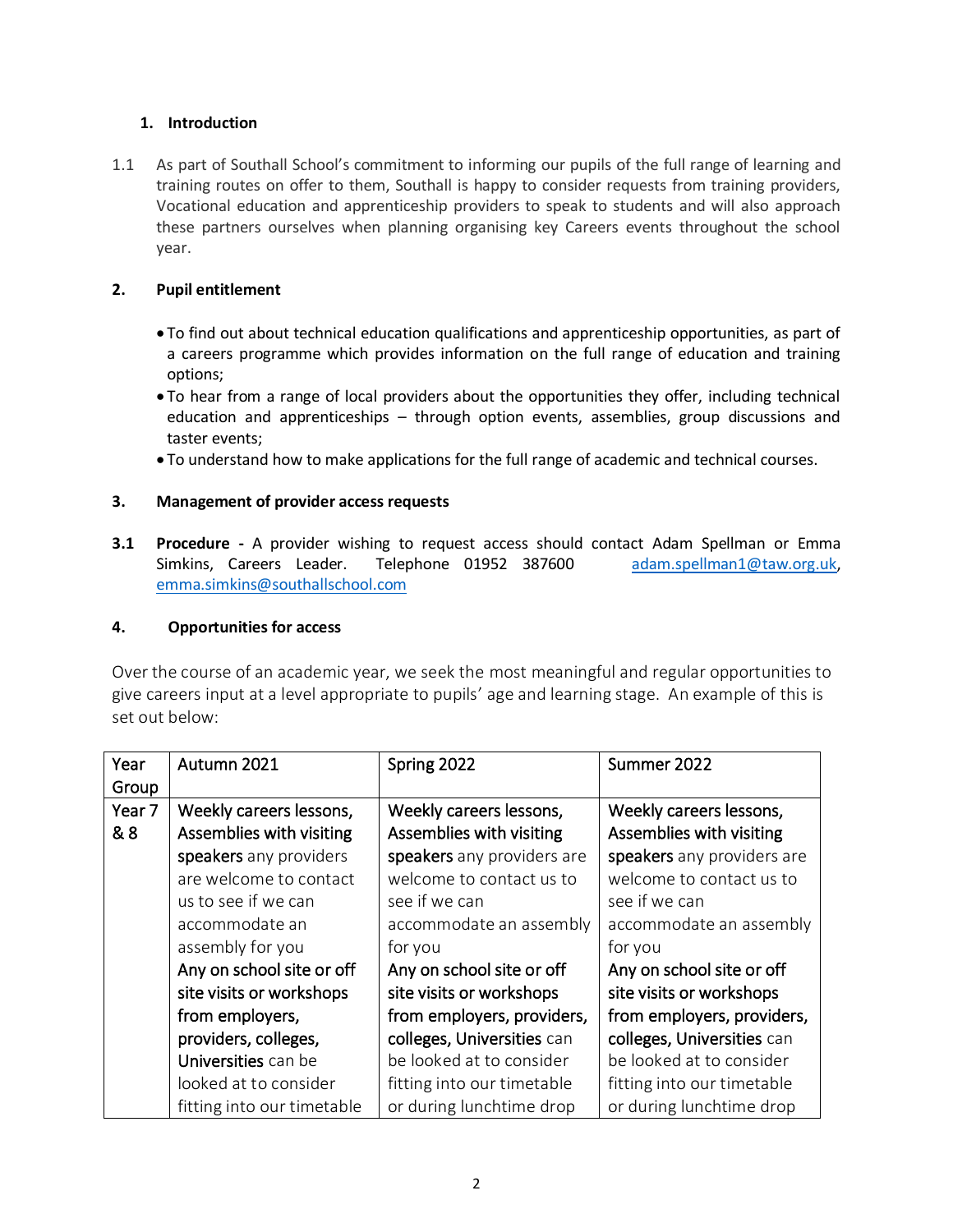| Year 8 only $-$ options<br>Year 8 only $-$ options<br>Year 8 only $-$ options<br>evening to discuss KS4<br>evening to discuss KS4<br>evening to discuss KS4<br>options choices.<br>options choices.<br>options choices.<br>Year 9<br><b>Enterprise Days</b><br><b>Enterprise Days</b><br><b>Enterprise Days</b><br><b>Southall and Future Focus</b><br><b>Southall and Future Focus</b><br><b>Southall and Future Focus</b><br>Transition evening Any<br>Transition evening Any<br>Transition evening Any<br>providers are welcome to<br>providers are welcome to<br>providers are welcome to<br>exhibit and run any have<br>exhibit and run any have a<br>exhibit and run any have a<br>a go workshops<br>go workshops<br>go workshops<br>Weekly careers lessons,<br>Assemblies with visiting<br>Weekly careers lessons,<br>Weekly careers lessons,<br>Assemblies with visiting<br>Assemblies with visiting<br>speakers any providers<br>are welcome to contact<br>speakers any providers are<br>speakers any providers are<br>welcome to contact us to<br>welcome to contact us to<br>us to see if we can<br>see if we can<br>see if we can<br>accommodate an<br>assembly for you<br>accommodate an assembly<br>accommodate an assembly<br>Any on school site or off<br>for you<br>for you<br>site visits or workshops<br>Any on school site or off<br>Any on school site or off<br>from employers,<br>site visits or workshops<br>site visits or workshops<br>providers, colleges,<br>from employers, providers,<br>from employers, providers,<br>Universities can be<br>colleges, Universities can<br>colleges, Universities can<br>be looked at to consider<br>looked at to consider<br>be looked at to consider<br>fitting into our timetable<br>fitting into our timetable<br>fitting into our timetable<br>or during lunchtime drop<br>or during lunchtime drop<br>or during lunchtime drop<br>ins.<br>ins.<br>ins.<br><b>Enterprise Days</b><br><b>Enterprise Days</b><br><b>Enterprise Days</b><br>Year<br>Weekly careers lessons,<br>Weekly careers lessons,<br>Weekly careers lessons,<br>10<br>Assemblies with visiting<br>Assemblies with visiting<br>Assemblies with visiting<br>speakers any providers<br>speakers any providers are<br>speakers any providers are<br>are welcome to contact<br>welcome to contact us to<br>welcome to contact us to<br>us to see if we can<br>see if we can<br>see if we can<br>accommodate an<br>accommodate an assembly<br>accommodate an assembly<br>assembly for you to<br>for you to discuss post 16<br>for you to discuss post 16<br>discuss post 16 options.<br>options.<br>options.<br><b>Enterprise Days</b><br><b>Enterprise Days</b><br><b>Enterprise Days</b> | or during lunchtime drop | ins. | ins. |
|----------------------------------------------------------------------------------------------------------------------------------------------------------------------------------------------------------------------------------------------------------------------------------------------------------------------------------------------------------------------------------------------------------------------------------------------------------------------------------------------------------------------------------------------------------------------------------------------------------------------------------------------------------------------------------------------------------------------------------------------------------------------------------------------------------------------------------------------------------------------------------------------------------------------------------------------------------------------------------------------------------------------------------------------------------------------------------------------------------------------------------------------------------------------------------------------------------------------------------------------------------------------------------------------------------------------------------------------------------------------------------------------------------------------------------------------------------------------------------------------------------------------------------------------------------------------------------------------------------------------------------------------------------------------------------------------------------------------------------------------------------------------------------------------------------------------------------------------------------------------------------------------------------------------------------------------------------------------------------------------------------------------------------------------------------------------------------------------------------------------------------------------------------------------------------------------------------------------------------------------------------------------------------------------------------------------------------------------------------------------------------------------------------------------------------------------------------------------------------------------------------------------------------------------------------------------------------------------------------------------------------------------------------------------------------------------------------------------------|--------------------------|------|------|
|                                                                                                                                                                                                                                                                                                                                                                                                                                                                                                                                                                                                                                                                                                                                                                                                                                                                                                                                                                                                                                                                                                                                                                                                                                                                                                                                                                                                                                                                                                                                                                                                                                                                                                                                                                                                                                                                                                                                                                                                                                                                                                                                                                                                                                                                                                                                                                                                                                                                                                                                                                                                                                                                                                                            | ins.                     |      |      |
|                                                                                                                                                                                                                                                                                                                                                                                                                                                                                                                                                                                                                                                                                                                                                                                                                                                                                                                                                                                                                                                                                                                                                                                                                                                                                                                                                                                                                                                                                                                                                                                                                                                                                                                                                                                                                                                                                                                                                                                                                                                                                                                                                                                                                                                                                                                                                                                                                                                                                                                                                                                                                                                                                                                            |                          |      |      |
|                                                                                                                                                                                                                                                                                                                                                                                                                                                                                                                                                                                                                                                                                                                                                                                                                                                                                                                                                                                                                                                                                                                                                                                                                                                                                                                                                                                                                                                                                                                                                                                                                                                                                                                                                                                                                                                                                                                                                                                                                                                                                                                                                                                                                                                                                                                                                                                                                                                                                                                                                                                                                                                                                                                            |                          |      |      |
|                                                                                                                                                                                                                                                                                                                                                                                                                                                                                                                                                                                                                                                                                                                                                                                                                                                                                                                                                                                                                                                                                                                                                                                                                                                                                                                                                                                                                                                                                                                                                                                                                                                                                                                                                                                                                                                                                                                                                                                                                                                                                                                                                                                                                                                                                                                                                                                                                                                                                                                                                                                                                                                                                                                            |                          |      |      |
|                                                                                                                                                                                                                                                                                                                                                                                                                                                                                                                                                                                                                                                                                                                                                                                                                                                                                                                                                                                                                                                                                                                                                                                                                                                                                                                                                                                                                                                                                                                                                                                                                                                                                                                                                                                                                                                                                                                                                                                                                                                                                                                                                                                                                                                                                                                                                                                                                                                                                                                                                                                                                                                                                                                            |                          |      |      |
|                                                                                                                                                                                                                                                                                                                                                                                                                                                                                                                                                                                                                                                                                                                                                                                                                                                                                                                                                                                                                                                                                                                                                                                                                                                                                                                                                                                                                                                                                                                                                                                                                                                                                                                                                                                                                                                                                                                                                                                                                                                                                                                                                                                                                                                                                                                                                                                                                                                                                                                                                                                                                                                                                                                            |                          |      |      |
|                                                                                                                                                                                                                                                                                                                                                                                                                                                                                                                                                                                                                                                                                                                                                                                                                                                                                                                                                                                                                                                                                                                                                                                                                                                                                                                                                                                                                                                                                                                                                                                                                                                                                                                                                                                                                                                                                                                                                                                                                                                                                                                                                                                                                                                                                                                                                                                                                                                                                                                                                                                                                                                                                                                            |                          |      |      |
|                                                                                                                                                                                                                                                                                                                                                                                                                                                                                                                                                                                                                                                                                                                                                                                                                                                                                                                                                                                                                                                                                                                                                                                                                                                                                                                                                                                                                                                                                                                                                                                                                                                                                                                                                                                                                                                                                                                                                                                                                                                                                                                                                                                                                                                                                                                                                                                                                                                                                                                                                                                                                                                                                                                            |                          |      |      |
|                                                                                                                                                                                                                                                                                                                                                                                                                                                                                                                                                                                                                                                                                                                                                                                                                                                                                                                                                                                                                                                                                                                                                                                                                                                                                                                                                                                                                                                                                                                                                                                                                                                                                                                                                                                                                                                                                                                                                                                                                                                                                                                                                                                                                                                                                                                                                                                                                                                                                                                                                                                                                                                                                                                            |                          |      |      |
|                                                                                                                                                                                                                                                                                                                                                                                                                                                                                                                                                                                                                                                                                                                                                                                                                                                                                                                                                                                                                                                                                                                                                                                                                                                                                                                                                                                                                                                                                                                                                                                                                                                                                                                                                                                                                                                                                                                                                                                                                                                                                                                                                                                                                                                                                                                                                                                                                                                                                                                                                                                                                                                                                                                            |                          |      |      |
|                                                                                                                                                                                                                                                                                                                                                                                                                                                                                                                                                                                                                                                                                                                                                                                                                                                                                                                                                                                                                                                                                                                                                                                                                                                                                                                                                                                                                                                                                                                                                                                                                                                                                                                                                                                                                                                                                                                                                                                                                                                                                                                                                                                                                                                                                                                                                                                                                                                                                                                                                                                                                                                                                                                            |                          |      |      |
|                                                                                                                                                                                                                                                                                                                                                                                                                                                                                                                                                                                                                                                                                                                                                                                                                                                                                                                                                                                                                                                                                                                                                                                                                                                                                                                                                                                                                                                                                                                                                                                                                                                                                                                                                                                                                                                                                                                                                                                                                                                                                                                                                                                                                                                                                                                                                                                                                                                                                                                                                                                                                                                                                                                            |                          |      |      |
|                                                                                                                                                                                                                                                                                                                                                                                                                                                                                                                                                                                                                                                                                                                                                                                                                                                                                                                                                                                                                                                                                                                                                                                                                                                                                                                                                                                                                                                                                                                                                                                                                                                                                                                                                                                                                                                                                                                                                                                                                                                                                                                                                                                                                                                                                                                                                                                                                                                                                                                                                                                                                                                                                                                            |                          |      |      |
|                                                                                                                                                                                                                                                                                                                                                                                                                                                                                                                                                                                                                                                                                                                                                                                                                                                                                                                                                                                                                                                                                                                                                                                                                                                                                                                                                                                                                                                                                                                                                                                                                                                                                                                                                                                                                                                                                                                                                                                                                                                                                                                                                                                                                                                                                                                                                                                                                                                                                                                                                                                                                                                                                                                            |                          |      |      |
|                                                                                                                                                                                                                                                                                                                                                                                                                                                                                                                                                                                                                                                                                                                                                                                                                                                                                                                                                                                                                                                                                                                                                                                                                                                                                                                                                                                                                                                                                                                                                                                                                                                                                                                                                                                                                                                                                                                                                                                                                                                                                                                                                                                                                                                                                                                                                                                                                                                                                                                                                                                                                                                                                                                            |                          |      |      |
|                                                                                                                                                                                                                                                                                                                                                                                                                                                                                                                                                                                                                                                                                                                                                                                                                                                                                                                                                                                                                                                                                                                                                                                                                                                                                                                                                                                                                                                                                                                                                                                                                                                                                                                                                                                                                                                                                                                                                                                                                                                                                                                                                                                                                                                                                                                                                                                                                                                                                                                                                                                                                                                                                                                            |                          |      |      |
|                                                                                                                                                                                                                                                                                                                                                                                                                                                                                                                                                                                                                                                                                                                                                                                                                                                                                                                                                                                                                                                                                                                                                                                                                                                                                                                                                                                                                                                                                                                                                                                                                                                                                                                                                                                                                                                                                                                                                                                                                                                                                                                                                                                                                                                                                                                                                                                                                                                                                                                                                                                                                                                                                                                            |                          |      |      |
|                                                                                                                                                                                                                                                                                                                                                                                                                                                                                                                                                                                                                                                                                                                                                                                                                                                                                                                                                                                                                                                                                                                                                                                                                                                                                                                                                                                                                                                                                                                                                                                                                                                                                                                                                                                                                                                                                                                                                                                                                                                                                                                                                                                                                                                                                                                                                                                                                                                                                                                                                                                                                                                                                                                            |                          |      |      |
|                                                                                                                                                                                                                                                                                                                                                                                                                                                                                                                                                                                                                                                                                                                                                                                                                                                                                                                                                                                                                                                                                                                                                                                                                                                                                                                                                                                                                                                                                                                                                                                                                                                                                                                                                                                                                                                                                                                                                                                                                                                                                                                                                                                                                                                                                                                                                                                                                                                                                                                                                                                                                                                                                                                            |                          |      |      |
|                                                                                                                                                                                                                                                                                                                                                                                                                                                                                                                                                                                                                                                                                                                                                                                                                                                                                                                                                                                                                                                                                                                                                                                                                                                                                                                                                                                                                                                                                                                                                                                                                                                                                                                                                                                                                                                                                                                                                                                                                                                                                                                                                                                                                                                                                                                                                                                                                                                                                                                                                                                                                                                                                                                            |                          |      |      |
|                                                                                                                                                                                                                                                                                                                                                                                                                                                                                                                                                                                                                                                                                                                                                                                                                                                                                                                                                                                                                                                                                                                                                                                                                                                                                                                                                                                                                                                                                                                                                                                                                                                                                                                                                                                                                                                                                                                                                                                                                                                                                                                                                                                                                                                                                                                                                                                                                                                                                                                                                                                                                                                                                                                            |                          |      |      |
|                                                                                                                                                                                                                                                                                                                                                                                                                                                                                                                                                                                                                                                                                                                                                                                                                                                                                                                                                                                                                                                                                                                                                                                                                                                                                                                                                                                                                                                                                                                                                                                                                                                                                                                                                                                                                                                                                                                                                                                                                                                                                                                                                                                                                                                                                                                                                                                                                                                                                                                                                                                                                                                                                                                            |                          |      |      |
|                                                                                                                                                                                                                                                                                                                                                                                                                                                                                                                                                                                                                                                                                                                                                                                                                                                                                                                                                                                                                                                                                                                                                                                                                                                                                                                                                                                                                                                                                                                                                                                                                                                                                                                                                                                                                                                                                                                                                                                                                                                                                                                                                                                                                                                                                                                                                                                                                                                                                                                                                                                                                                                                                                                            |                          |      |      |
|                                                                                                                                                                                                                                                                                                                                                                                                                                                                                                                                                                                                                                                                                                                                                                                                                                                                                                                                                                                                                                                                                                                                                                                                                                                                                                                                                                                                                                                                                                                                                                                                                                                                                                                                                                                                                                                                                                                                                                                                                                                                                                                                                                                                                                                                                                                                                                                                                                                                                                                                                                                                                                                                                                                            |                          |      |      |
|                                                                                                                                                                                                                                                                                                                                                                                                                                                                                                                                                                                                                                                                                                                                                                                                                                                                                                                                                                                                                                                                                                                                                                                                                                                                                                                                                                                                                                                                                                                                                                                                                                                                                                                                                                                                                                                                                                                                                                                                                                                                                                                                                                                                                                                                                                                                                                                                                                                                                                                                                                                                                                                                                                                            |                          |      |      |
|                                                                                                                                                                                                                                                                                                                                                                                                                                                                                                                                                                                                                                                                                                                                                                                                                                                                                                                                                                                                                                                                                                                                                                                                                                                                                                                                                                                                                                                                                                                                                                                                                                                                                                                                                                                                                                                                                                                                                                                                                                                                                                                                                                                                                                                                                                                                                                                                                                                                                                                                                                                                                                                                                                                            |                          |      |      |
|                                                                                                                                                                                                                                                                                                                                                                                                                                                                                                                                                                                                                                                                                                                                                                                                                                                                                                                                                                                                                                                                                                                                                                                                                                                                                                                                                                                                                                                                                                                                                                                                                                                                                                                                                                                                                                                                                                                                                                                                                                                                                                                                                                                                                                                                                                                                                                                                                                                                                                                                                                                                                                                                                                                            |                          |      |      |
|                                                                                                                                                                                                                                                                                                                                                                                                                                                                                                                                                                                                                                                                                                                                                                                                                                                                                                                                                                                                                                                                                                                                                                                                                                                                                                                                                                                                                                                                                                                                                                                                                                                                                                                                                                                                                                                                                                                                                                                                                                                                                                                                                                                                                                                                                                                                                                                                                                                                                                                                                                                                                                                                                                                            |                          |      |      |
|                                                                                                                                                                                                                                                                                                                                                                                                                                                                                                                                                                                                                                                                                                                                                                                                                                                                                                                                                                                                                                                                                                                                                                                                                                                                                                                                                                                                                                                                                                                                                                                                                                                                                                                                                                                                                                                                                                                                                                                                                                                                                                                                                                                                                                                                                                                                                                                                                                                                                                                                                                                                                                                                                                                            |                          |      |      |
|                                                                                                                                                                                                                                                                                                                                                                                                                                                                                                                                                                                                                                                                                                                                                                                                                                                                                                                                                                                                                                                                                                                                                                                                                                                                                                                                                                                                                                                                                                                                                                                                                                                                                                                                                                                                                                                                                                                                                                                                                                                                                                                                                                                                                                                                                                                                                                                                                                                                                                                                                                                                                                                                                                                            |                          |      |      |
|                                                                                                                                                                                                                                                                                                                                                                                                                                                                                                                                                                                                                                                                                                                                                                                                                                                                                                                                                                                                                                                                                                                                                                                                                                                                                                                                                                                                                                                                                                                                                                                                                                                                                                                                                                                                                                                                                                                                                                                                                                                                                                                                                                                                                                                                                                                                                                                                                                                                                                                                                                                                                                                                                                                            |                          |      |      |
|                                                                                                                                                                                                                                                                                                                                                                                                                                                                                                                                                                                                                                                                                                                                                                                                                                                                                                                                                                                                                                                                                                                                                                                                                                                                                                                                                                                                                                                                                                                                                                                                                                                                                                                                                                                                                                                                                                                                                                                                                                                                                                                                                                                                                                                                                                                                                                                                                                                                                                                                                                                                                                                                                                                            |                          |      |      |
|                                                                                                                                                                                                                                                                                                                                                                                                                                                                                                                                                                                                                                                                                                                                                                                                                                                                                                                                                                                                                                                                                                                                                                                                                                                                                                                                                                                                                                                                                                                                                                                                                                                                                                                                                                                                                                                                                                                                                                                                                                                                                                                                                                                                                                                                                                                                                                                                                                                                                                                                                                                                                                                                                                                            |                          |      |      |
|                                                                                                                                                                                                                                                                                                                                                                                                                                                                                                                                                                                                                                                                                                                                                                                                                                                                                                                                                                                                                                                                                                                                                                                                                                                                                                                                                                                                                                                                                                                                                                                                                                                                                                                                                                                                                                                                                                                                                                                                                                                                                                                                                                                                                                                                                                                                                                                                                                                                                                                                                                                                                                                                                                                            |                          |      |      |
|                                                                                                                                                                                                                                                                                                                                                                                                                                                                                                                                                                                                                                                                                                                                                                                                                                                                                                                                                                                                                                                                                                                                                                                                                                                                                                                                                                                                                                                                                                                                                                                                                                                                                                                                                                                                                                                                                                                                                                                                                                                                                                                                                                                                                                                                                                                                                                                                                                                                                                                                                                                                                                                                                                                            |                          |      |      |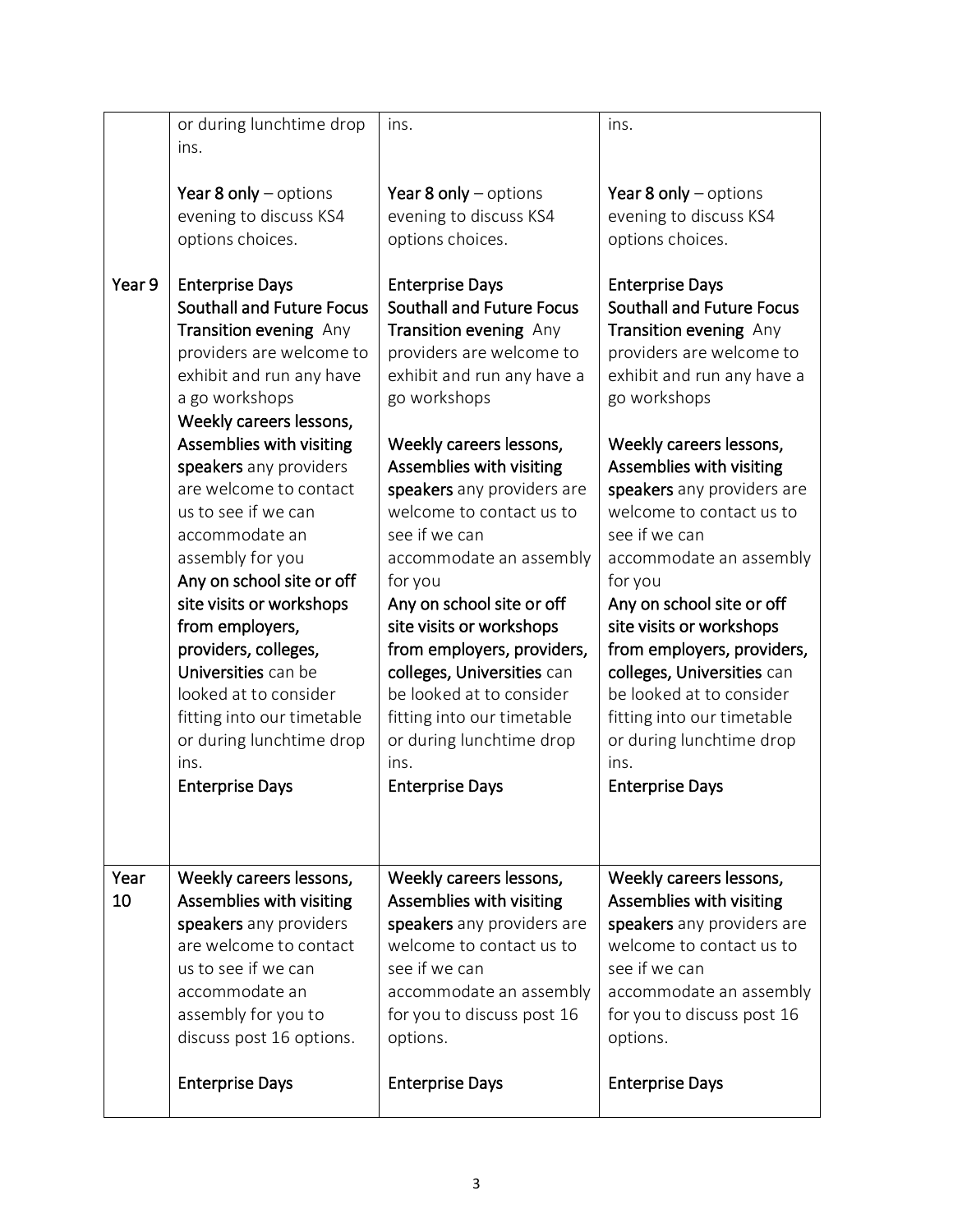|      | Southall Internship for<br>selected pupils where<br>available                                                                                                                                                      | Southall Internship for<br>selected pupils where<br>available                                                                                                                                                   | Southall Internship for<br>selected pupils where<br>available                                                                                                                                                   |
|------|--------------------------------------------------------------------------------------------------------------------------------------------------------------------------------------------------------------------|-----------------------------------------------------------------------------------------------------------------------------------------------------------------------------------------------------------------|-----------------------------------------------------------------------------------------------------------------------------------------------------------------------------------------------------------------|
|      | Apprenticeship Show<br><b>Southall and Future Focus</b><br><b>Transition Evening</b><br>Any providers are<br>welcome to exhibit and<br>run any have a go<br>workshops                                              | Apprenticeship Show<br><b>Southall and Future Focus</b><br><b>Transition Evening</b><br>Any providers are<br>welcome to exhibit and<br>run any have a go<br>workshops                                           | <b>Apprenticeship Show</b><br><b>Southall and Future Focus</b><br><b>Transition Evening</b><br>Any providers are<br>welcome to exhibit and<br>run any have a go<br>workshops                                    |
|      | Any on school site or off<br>site visits or workshops<br>from employers,<br>providers, colleges,<br>Universities can be<br>looked at to consider<br>fitting into our timetable<br>or during lunchtime drop<br>ins. | Any on school site or off<br>site visits or workshops<br>from employers, providers,<br>colleges, Universities can<br>be looked at to consider<br>fitting into our timetable<br>or during lunchtime drop<br>ins. | Any on school site or off<br>site visits or workshops<br>from employers, providers,<br>colleges, Universities can<br>be looked at to consider<br>fitting into our timetable<br>or during lunchtime drop<br>ins. |
|      | <b>Future Focus</b><br>independent careers<br>advice.                                                                                                                                                              | Future Focus independent<br>careers advice.                                                                                                                                                                     | Future Focus independent<br>careers advice.                                                                                                                                                                     |
| Year | <b>Work Experience</b>                                                                                                                                                                                             | <b>Work Experience</b>                                                                                                                                                                                          | <b>Work Experience</b>                                                                                                                                                                                          |
| 11   | Southall Internship for<br>selected pupils where<br>available                                                                                                                                                      | Southall Internship for<br>selected pupils where<br>available                                                                                                                                                   | Southall Internship for<br>selected pupils where<br>available                                                                                                                                                   |
|      | <b>Southall and Future Focus</b><br><b>Transition Evening</b><br>Any providers are<br>welcome to exhibit and<br>run any have a go<br>workshops<br>Weekly careers lessons as                                        | <b>Southall and Future Focus</b><br><b>Transition Evening</b><br>Any providers are<br>welcome to exhibit and<br>run any have a go<br>workshops<br>Weekly careers lessons as                                     | <b>Southall and Future Focus</b><br><b>Transition Evening</b><br>Any providers are<br>welcome to exhibit and<br>run any have a go<br>workshops<br>Weekly careers lessons as                                     |
|      | part of college links                                                                                                                                                                                              | part of college links                                                                                                                                                                                           | part of college links                                                                                                                                                                                           |
|      | programme,<br>Assemblies with visiting                                                                                                                                                                             | programme,<br>Assemblies with visiting                                                                                                                                                                          | programme,<br>Assemblies with visiting                                                                                                                                                                          |
|      | speakers any providers                                                                                                                                                                                             | speakers any providers are                                                                                                                                                                                      | speakers any providers are                                                                                                                                                                                      |
|      | are welcome to contact                                                                                                                                                                                             | welcome to contact us to                                                                                                                                                                                        | welcome to contact us to                                                                                                                                                                                        |
|      | us to see if we can                                                                                                                                                                                                | see if we can                                                                                                                                                                                                   | see if we can                                                                                                                                                                                                   |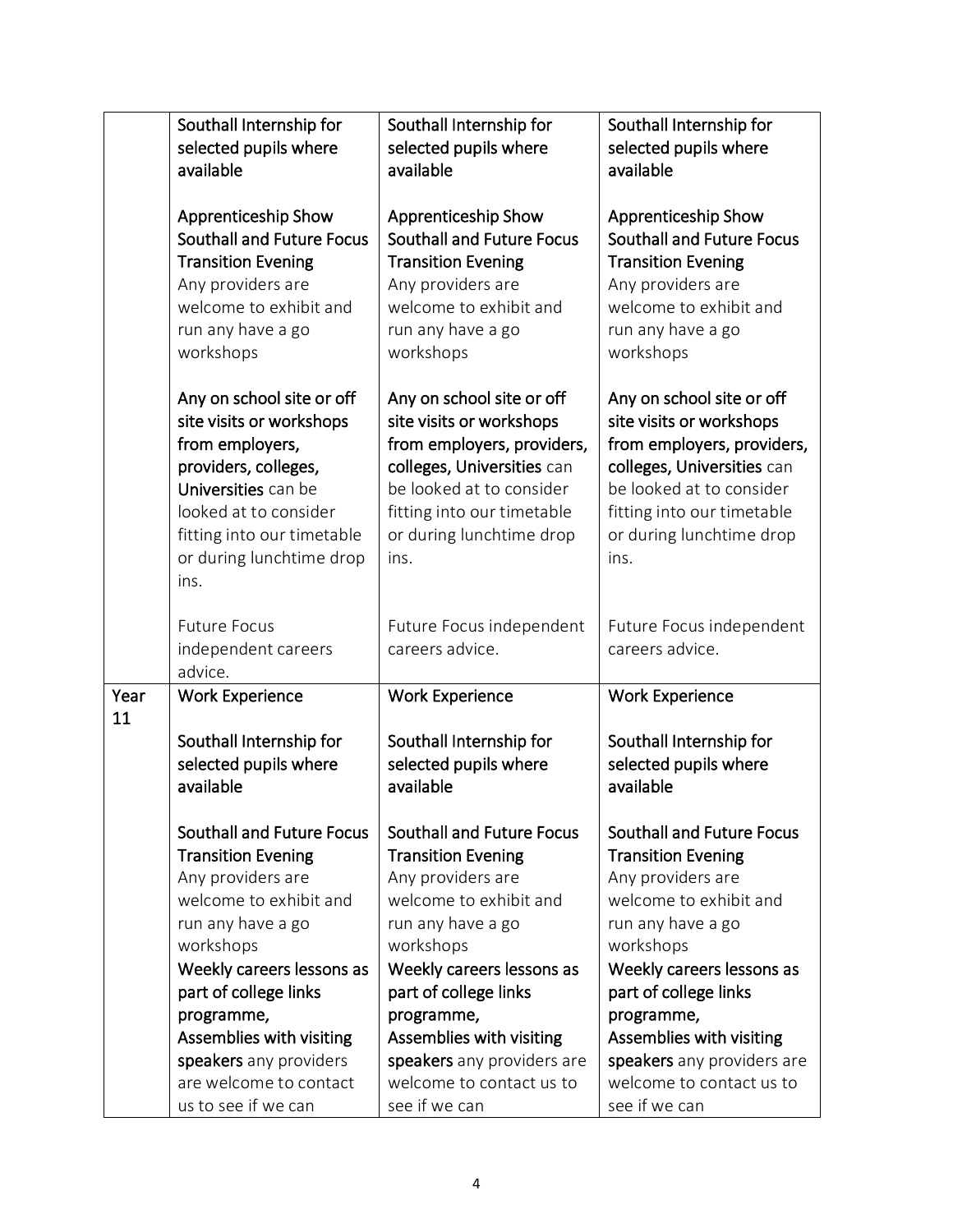| accommodate an<br>assembly for you to<br>discuss post 16 options<br>Any on school site or off<br>site visits or workshops<br>from employers,<br>providers, colleges,<br>Universities can be<br>looked at to consider<br>fitting into our timetable<br>or during lunchtime drop<br>ins. | accommodate an assembly<br>for you to discuss Post 16<br>options<br>Any on school site or off<br>site visits or workshops<br>from employers, providers,<br>colleges, Universities can<br>be looked at to consider<br>fitting into our timetable<br>or during lunchtime drop<br>ins.<br><b>Enterprise Days</b> | accommodate an assembly<br>for you to discuss post 16<br>options<br>Any on school site or off<br>site visits or workshops<br>from employers, providers,<br>colleges, Universities can<br>be looked at to consider<br>fitting into our timetable<br>or during lunchtime drop<br>ins.<br><b>Enterprise Days</b> |
|----------------------------------------------------------------------------------------------------------------------------------------------------------------------------------------------------------------------------------------------------------------------------------------|---------------------------------------------------------------------------------------------------------------------------------------------------------------------------------------------------------------------------------------------------------------------------------------------------------------|---------------------------------------------------------------------------------------------------------------------------------------------------------------------------------------------------------------------------------------------------------------------------------------------------------------|
| <b>Enterprise Days</b><br>College links placement -<br>a rotation of visits to 3<br>selected colleges in the<br>locality over the course<br>of the academic year.<br><b>Future Focus</b><br>independent careers<br>advice.                                                             | College links placement $-$ a<br>rotation of visits to 3<br>selected colleges in the<br>locality over the course of<br>the academic year.<br>Future Focus independent<br>careers advice.                                                                                                                      | College links placement $-$ a<br>rotation of visits to 3<br>selected colleges in the<br>locality over the course of<br>the academic year.<br>Future Focus independent<br>careers advice.                                                                                                                      |

- 4.1 We have a number of assembly slots which offer providers a short opportunity to quickly spread the word about their offer. These are 15 minutes slots to a whole key stage of students in our main assembly hall which has a whiteboard projector and speakers for sound. Currently, due to Covid restrictions, these assemblies are being presented through Microsoft Teams.
- 4.2 If a provider is unable to attend these events or feels that their presentation needs require different circumstances or that they are hosting an event they wish to promote, in the first instance they should contact the Careers lead at Southall and complete a CEIAG visitor booking form.
- 4.3 The CEIAG visitor booking form asks for the role of the training, vocational or apprenticeship provider you represent, the aim of the presentation, if the request is for an assembly slot, the number of students the presentation or session is designed for, the length of the talk or presentation, the target year group for the session or presentation, what display or other facilities the session would require, how many provider staff (and names of staff) that will be visiting and what support from school staff you would require on the day. If the email is notification of an event at an offsite venue, please include timings of the day, a list of other invited schools and providers, any accessible funding streams for transport costs and a visit risk assessment of the venue.